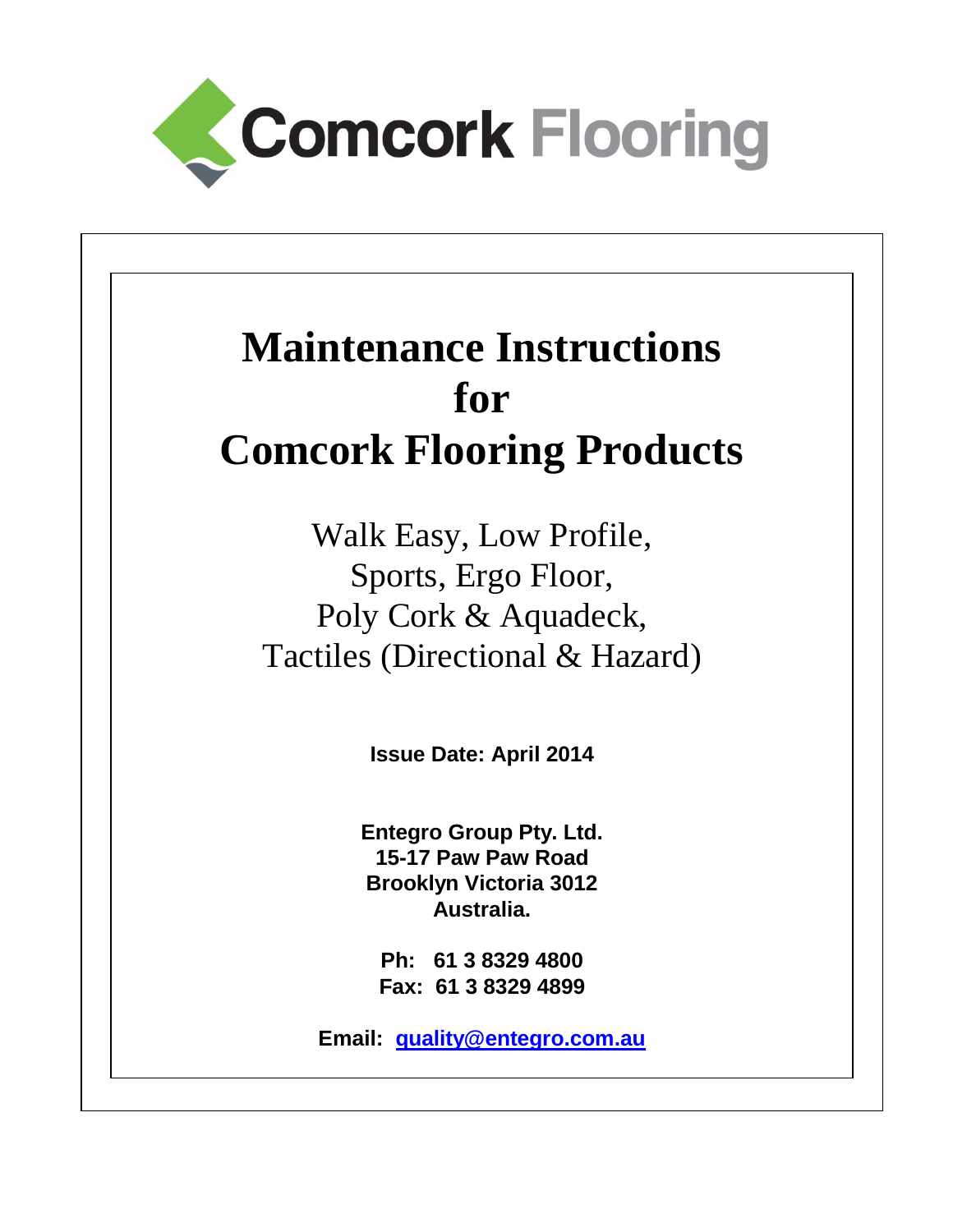

# **1. Maintenance of smooth surface profiles. Comcork Walk Easy Flooring.**

# **1.1 Initial preparation prior to sealing**

To allow the adhesive to set properly, a new floor should not be cleaned for at least 24 hours after installation has been completed. This will ensure that wash water does not affect adhesion.

Before sealing it is very important to ensure the flooring surface is clean and free from any dirt, grit and debris.

- a) Sweep or preferable vacuum the floor clean, then wet mop using the recommended neutral detergent diluted to manufacturers instructions.
- b) The floor should then be scrubbed using a red or blue pad.
- **c) If a scrubbing machine is used for initial cleaning it is critical to ensure the flooring is kept wet and that the machine is moving at all times.**
- d) Rinse the floor with a neutral detergent and allow too dry.

# **1.2 Applying Sealer Finish**

To protect Comcork flooring after installation, Entegro Group (manufacturer of Concork) recommends the use of an Acrylic Sealer enhanced with Polyurethane. See Section 5 in this document for a full list of approved products. Comcork Flooring is not porous and therefore does not need to be pre-coated with sealer. As the Comcork surface is relatively soft and flexible, a harder sealer finish with good adhesion is required to reduce scuffing and help the surface resist damage.

#### **1.2.1 Acrylic Sealers**

- a) After the initial clean, the floor should be dry buffed to remove any remaining residue on the surface.
- b) **Failure to adequately ensure the floor is clean prior to applying sealer will result in poor adhesion, reduced gloss and wear resistance of the finish coats of sealer**.
- c) Apply 2 3 thin coats of recommended sealer, as per the manufacturer's instructions, allowing at least 30 minutes between coats to dry. Longer in cold weather.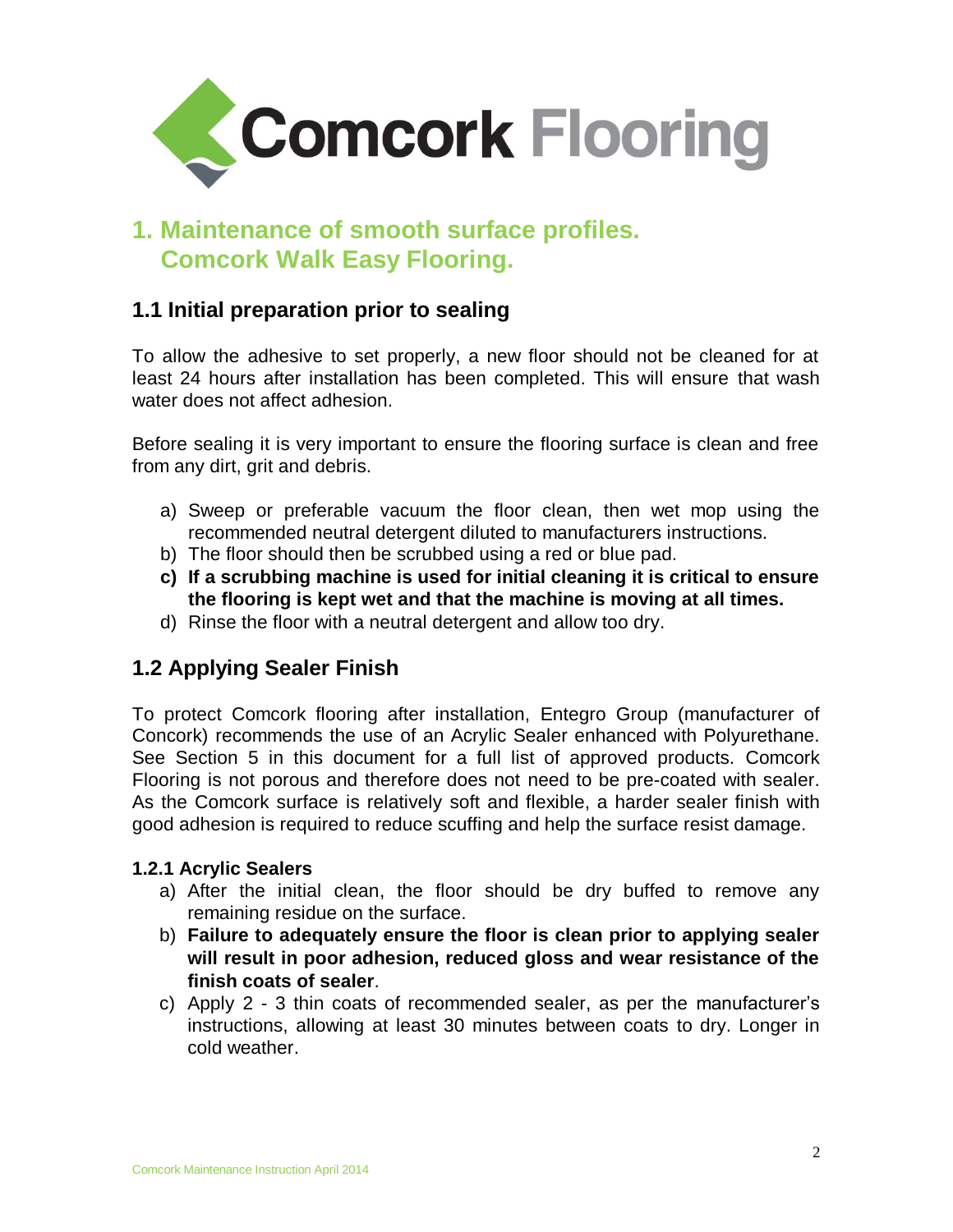

For best results apply sealer with a polyester cotton mop in a figure 8 pattern. Ensure that a wet edge is kept so that you don't apply to areas that are drying out. Allow and at least 60 minutes before traffic is allowed on the floor. Ideally allow the sealer to dry for several hours (preferably overnight) to maximise curing.

### **1.3 Maintenance procedure**

There are no special ongoing maintenance requirements necessary for preserving the appearance, durability and safety of Comcork floor coverings. A simple clean will keep the floor looking like new.

#### **1.3.1 Regular cleaning**

- a) Sweep and/or vacuum daily to remove all dirt, grit and debris from the floor.
- b) Mop thoroughly with a recommended neutral detergent diluted to the manufacturers instructions.
- c) Autoscrub or Spray Buff with recommended cleaners diluted as per manufacturers recommendations. Frequency depends on traffic.

# **1.4 Re-application of the floor's top dressing for Acrylic Sealers.**

Comcork can be Cut back and re-coated as outlined below.

#### **1.4.1 Light Cut Back**

- a) Use a recommended Maintainer/ Restorer solution diluted to the manufacturer's instructions. Flood mop the floor with solution and scrub using a **blue** pad.
- b) Rinse floor with fresh water to remove any residue and allow to dry.
- c) Reapply 1 coat of sealer as described in Applying sealer finish, above.

#### **1.4.2 Heavy Cut Back/Recoat**

- a) Use a recommended stripper diluted to the manufacturers instructions. Flood mop the floor and scrub using a **black** pad.
- b) Rinse the floor with a recommended neutral detergent and allow to dry.
- c) Dust mop surface then reseal as per Applying sealer finish, above.
- d) Reapply 2 coat of sealer as described in Applying sealer finish, above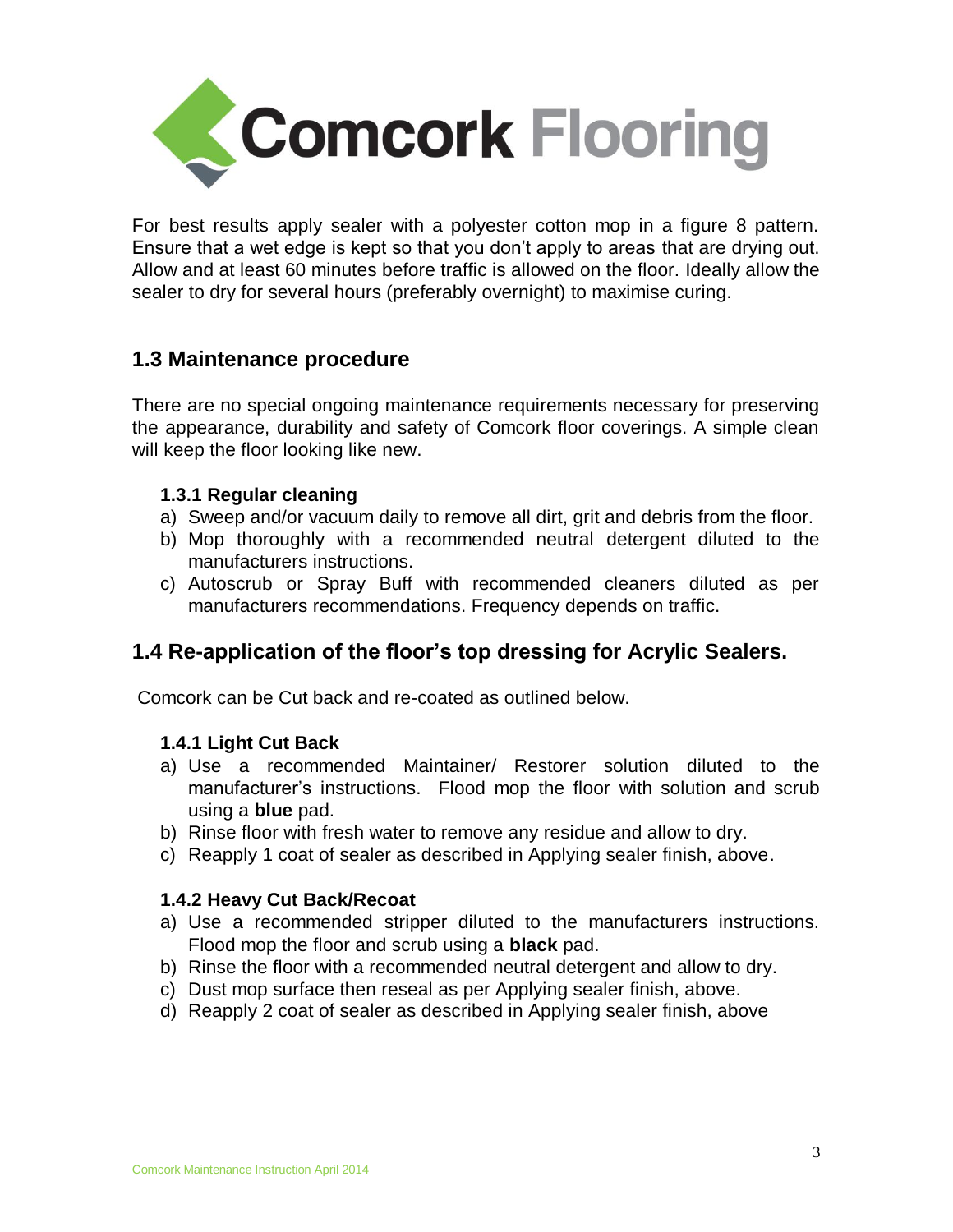

# **2. Maintenance of "Profiled" products; Includes Comcork Low Profile, Sports, Ergo Floor, Polycork flooring and Tactiles (Hazard & Directional).**

### **2.1 Initial preparation prior to sealing;**

To allow the adhesive to set properly, a new floor should not be cleaned for at least 24 hours after installation. Refer to the adhesive manufacturers recommendations.

Before sealing it is very important to ensure the flooring surface is clean and free from any dirt, grit and debris.

- a) Sweep or preferable vacuum the floor clean, then wet mop using the recommended neutral detergent diluted to manufacturers instructions.
- **b)** If the floor is heavily soiled it may be necessary to have it scrubbed with an automatic scrubbing machine using a **Bassine brush**. **If a scrubbing machine is used for initial cleaning it is critical to ensure the flooring is kept wet and that the machine is moving at all times.**

# **2.2 Applying Sealer Finish**

It is not recommended that the surface of raised profiled floors be treated with excessive coats of sealer as generally, sealer located between the raised studs will be exposed to little, if any, wear and may not require resurfacing for some time.

To protect Comcork flooring after installation, Entegro the manufacturer of Comcork recommends the use of an Acrylic Sealer enhanced with Polyurethane. See Section 5 in this document for a full list of approved products. Comcork Flooring is not porous and therefore does not need to be pre-coated with sealer. As the Comcork surface is relatively soft and flexible, a harder sealer finish with good adhesion is required to reduce scuffing and help the surface resist damage.

#### **2.2.1 Acrylic Sealers**

d) After the initial clean, the floor should be dry buffed to remove any remaining residue on the surface.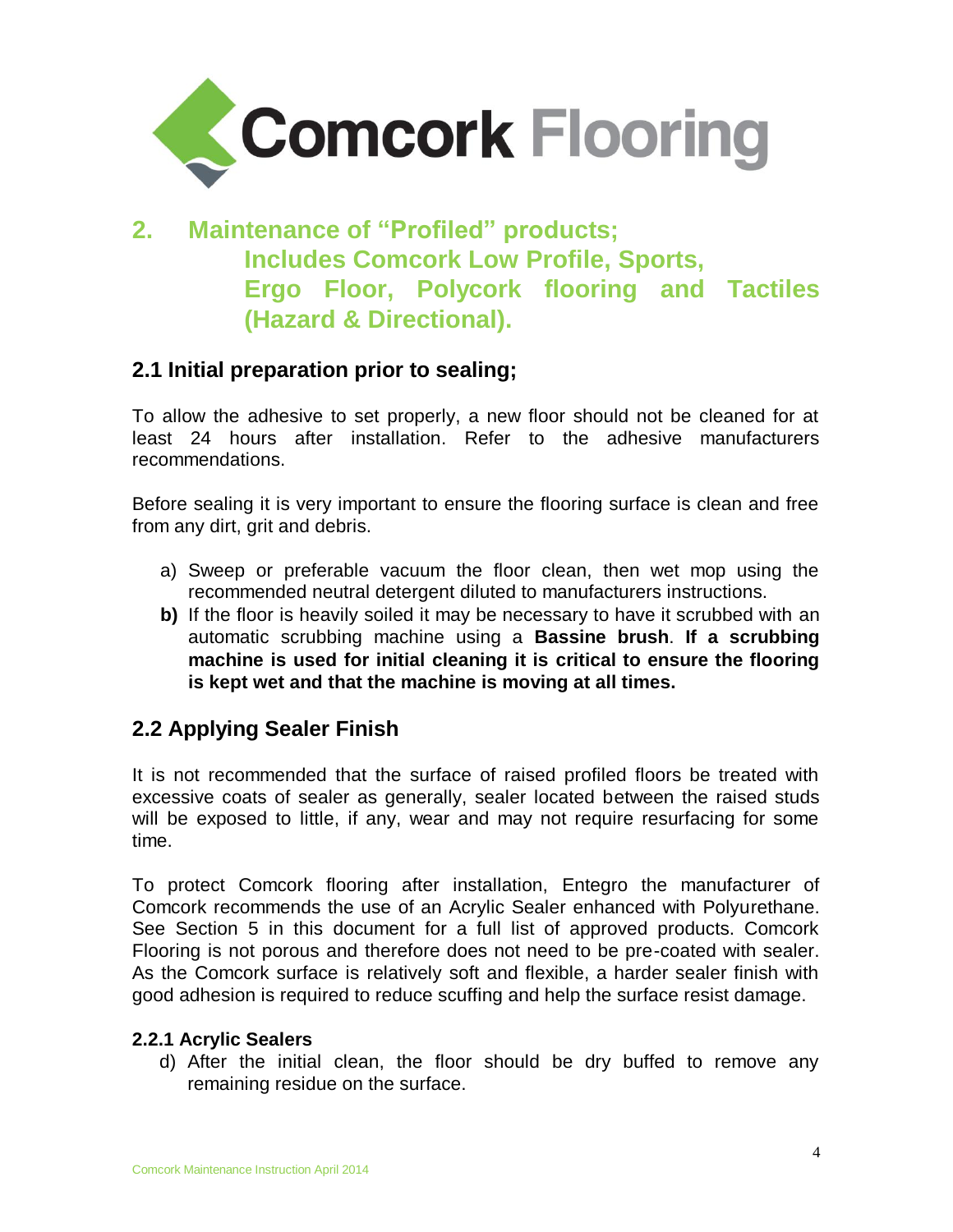

- e) **Failure to adequately ensure the floor is clean prior to applying sealer will result in poor adhesion, reduced gloss and wear resistance of the finish coats of sealer**.
- f) Apply 2 3 thin coats of recommended sealer, as per the manufacturer's instructions, allowing at least 30 minutes between coats to dry. Longer in cold weather.

For best results apply sealer with a polyester cotton mop in a figure 8 pattern. Ensure that a wet edge is kept so that you don't apply to areas that are drying out. Allow and at least 60 minutes before traffic is allowed on the floor. Ideally allow the sealer to dry for several hours (preferably overnight) to maximise curing.

### **2.3 Maintenance procedure**

There are no special ongoing requirements necessary for preserving the appearance, durability and safety of Comcork floor coverings. A simple clean will keep the floor looking like new.

#### **2.3.1 Regular cleaning**

- a) Sweep and/or vacuum daily to remove all dirt, grit and debris from the floor.
- b) Mop thoroughly with a recommended neutral detergent diluted to the manufacturers instructions.
- c) Autoscrub or Spray Buff with recommended cleaners diluted as per manufacturers recommendations. Frequency depends on traffic.

#### **2.3.2 Intermittently**

The appearance and durability of the surface sealer on Comcork studded profiled flooring products can be simply maintained with a combined cleaner and non-film forming polymer wax. This will help preserve the sealer and avoid many of the problems associated with sealer build up.

- a) Carry out the normal daily clean.
- b) Mop thoroughly with a recommended neutral detergent diluted to the manufacturer's instructions with the addition of a recommended maintainer, polymer wax.

#### **2.3.3 Occasionally**

From time to time studded profiled floors will need to be scrubbed because eventually residue can build up around the studs. The mechanical agitation of a brush will remove any built up grime.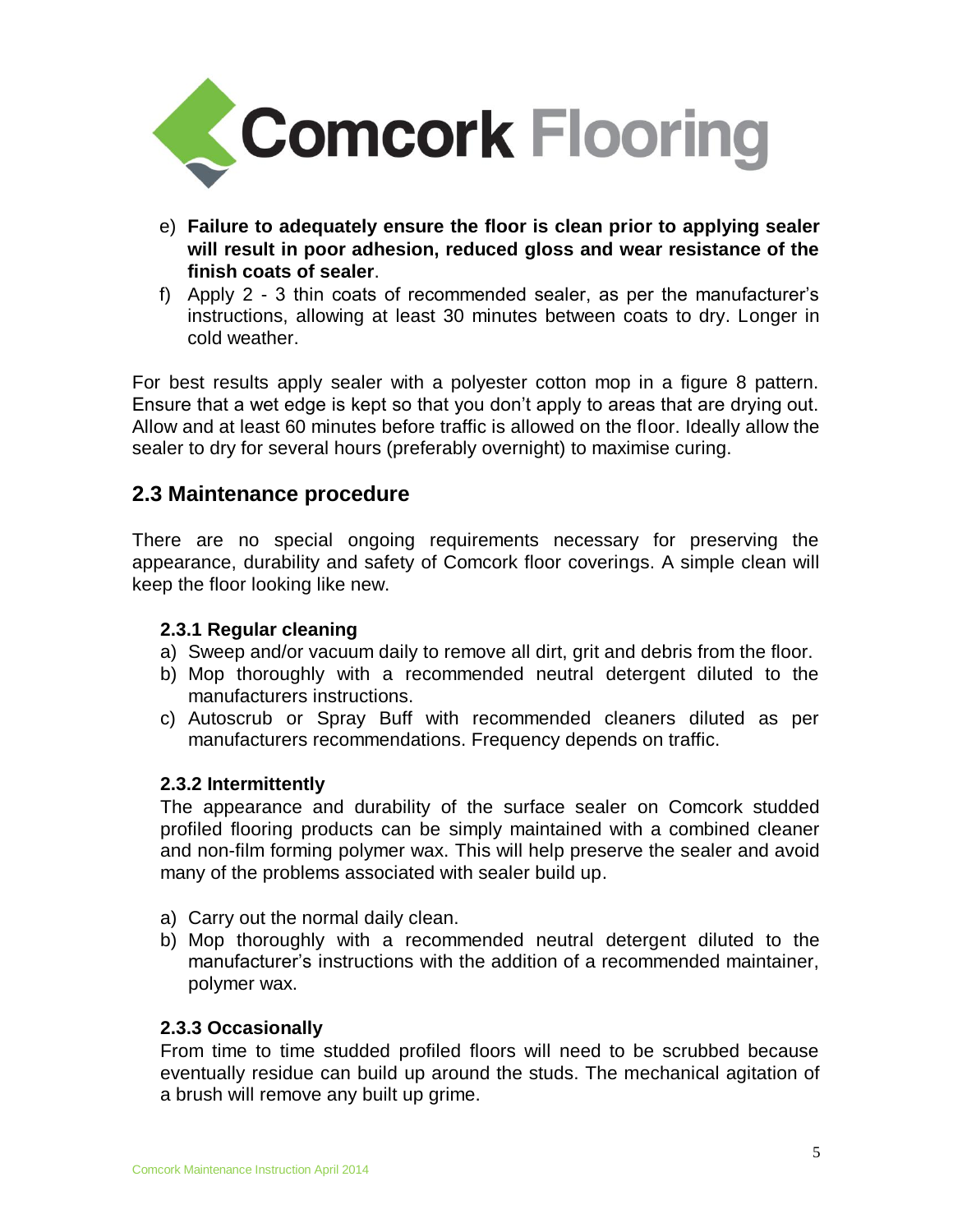

#### **2.3.3.1 Manual Scrubbing**

- a) Sweep and/or vacuum the floor to remove all dirt, grit and debris from the floor.
- b) Using a clean deck broom or a thick bristled scrubbing brush scrub a section of the floor with a recommended neutral detergent. Ensure the floor is kept wet, never scrub in a dry condition.
- c) Remove the wet slurry and mop each section as you continue across the floor.
- d) Once the studs are scrubbed clean, rinse mop the entire floor thoroughly ensuring all residue has been removed.

#### **2.3.3.2 Auto scrubbing**

Where it is not manageable to scrub the floor manually or in heavily soiled conditions where build up of dirt is difficult to remove, the floor may need to be cleaned with an automatic scrubbing machine using a cylindrical brush head.

For further advice in regards to any points in this manual, please contact your State distributor.

# **3. Maintenance of Comcork Aquadeck**

### **3.1 Initial preparation prior to use**

Allow at least 24 hours after installation before a new floor is thoroughly cleaned.

**Note that AquaDeck should not be sealed.** 

#### **3.2 Regular maintenance procedure**

The following should be followed for preserving the appearance, durability and safety of Comcork Aquadeck.

#### **3.2.1 Regular cleaning**

a) Sweep, hose down and/or vacuum the floor to remove all dirt, grit and debris from the floor.

#### **3.2.2 Occasionally**

From time to time studded profiled floors will need to be scrubbed because eventually residue can build up around the studs. The mechanical agitation of a brush will remove any built up grime.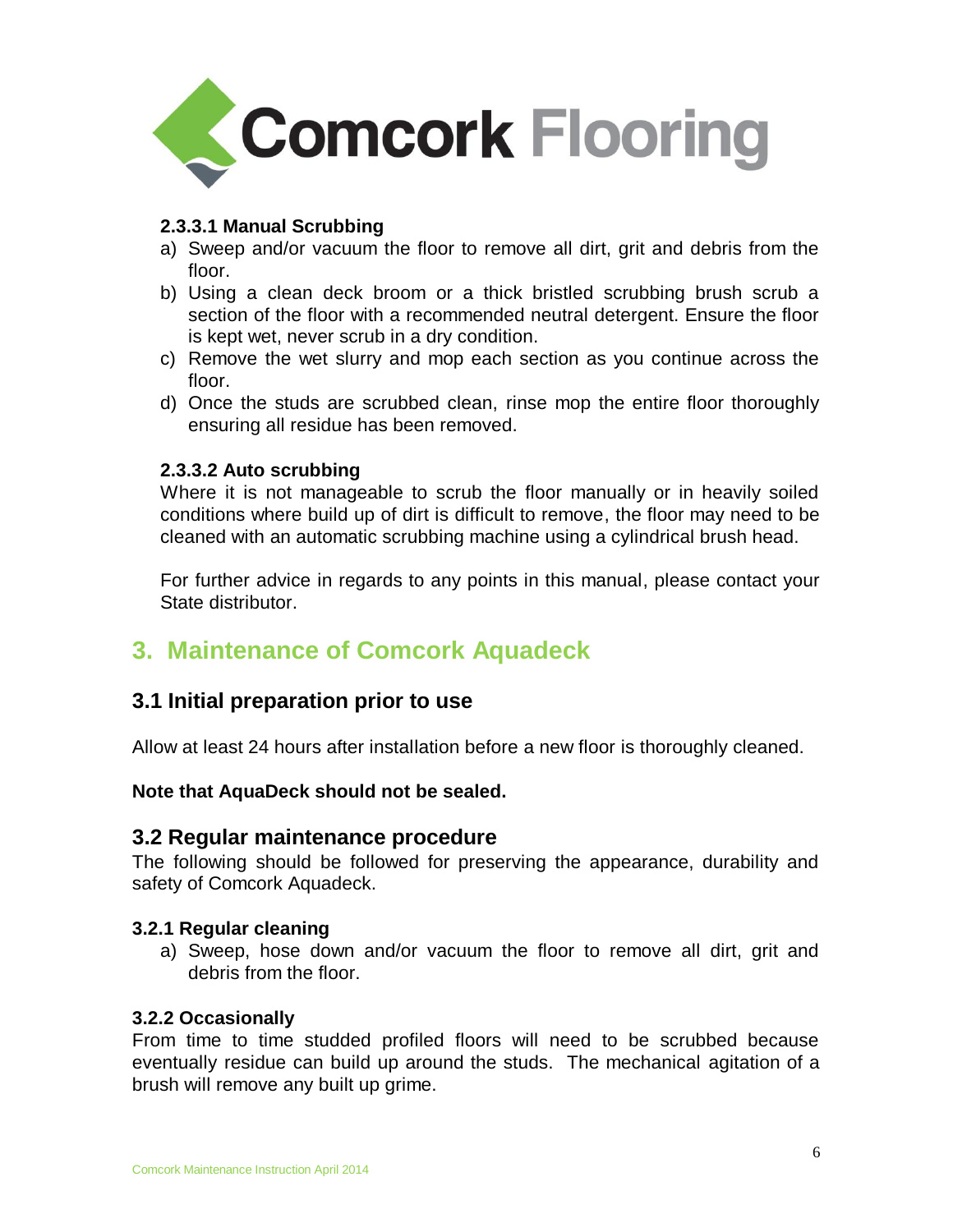

#### **3.2.2.1 Manual Scrubbing**

- a) Sweep, hose down and/or vacuum the floor to remove all dirt, grit and debris from the floor.
- b) Using a clean deck broom or a thick bristled scrubbing brush scrub a section of the floor with the recommended neutral detergent. Allow the detergent to sit for a short period of time and then agitate. Ensure the floor is kept wet, never scrub in a dry condition.
- c) Hose down each section as you continue across the floor.
- d) Once the studs are scrubbed clean, hose down the entire floor thoroughly ensuring all residues have been removed.

**Note: As Aquadeck is normally installed using water proof adhesives, this method of cleaning may not be appropriate where water born adhesives have been used. Also note that steam or high pressure cleaners should not be used.**

**Never allow chemicals to sit on flooring surfaces for a prolonged period. For further advice please contact your State distributor.**

# **4. Problem Solving**

### **4.1 Existing Sealed Floor Surfaces**

#### **4.1.1 Light Soil/Dull Finish**

If the appearance of an acrylic sealed floor is dull or the surface looks dirty, a burnish or light cut back is all that may be required.

#### **4.1.2 Heavy Soiling**

If the surface is dull and heavily scuffed or badly soiled, the sealer may have worn away. Floors sealed with Acrylic sealers may be cut back, cleaned and resealed. This should be performed by a suitably qualified professional cleaner.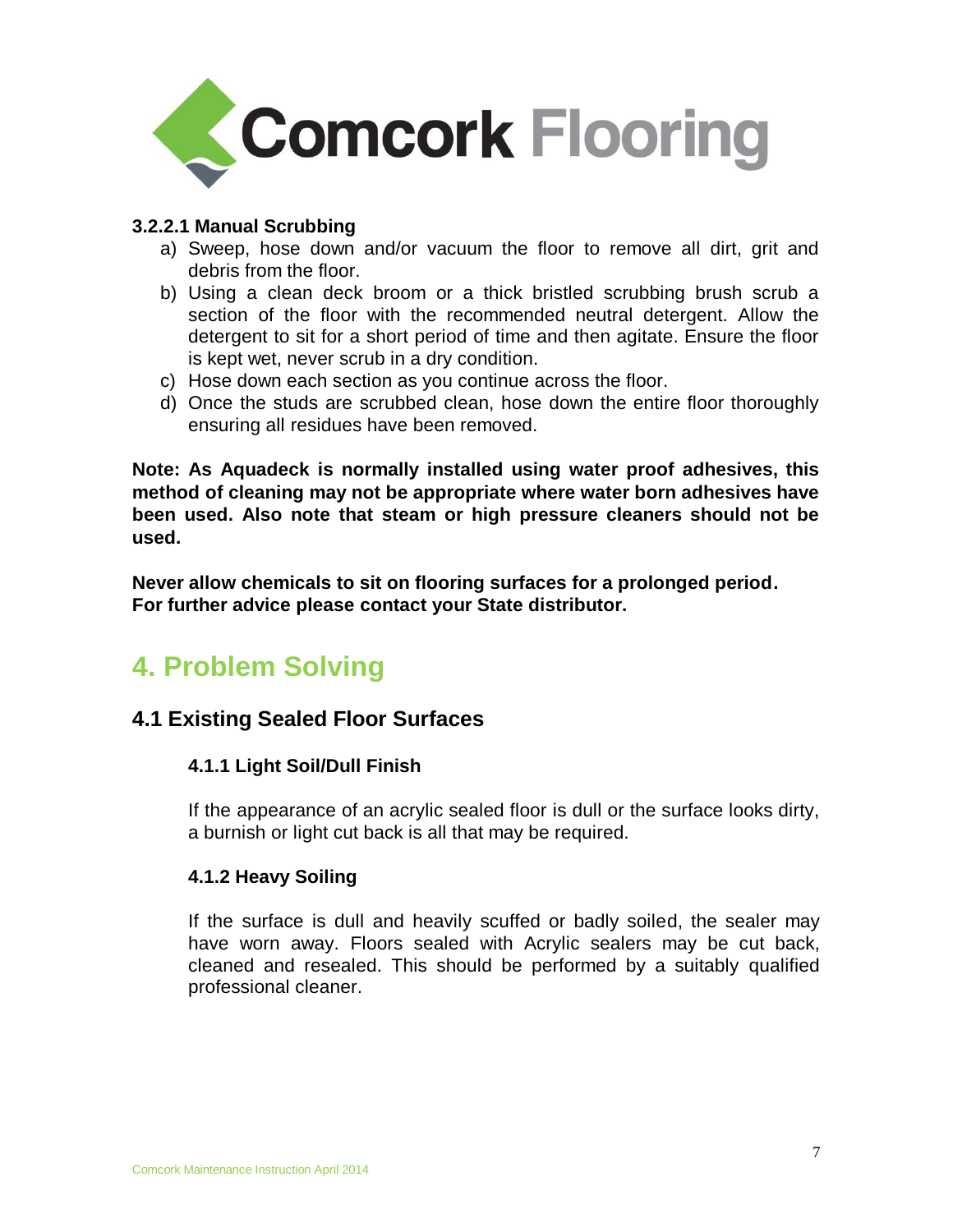

# **5. Recommended Products list**

|                                                 | <b>Product Name</b>                                    | <b>Description</b>                                                                                                                                                                                                                                                                                                               |
|-------------------------------------------------|--------------------------------------------------------|----------------------------------------------------------------------------------------------------------------------------------------------------------------------------------------------------------------------------------------------------------------------------------------------------------------------------------|
| <b>ADHESIVES</b>                                |                                                        |                                                                                                                                                                                                                                                                                                                                  |
| Mapei                                           | <b>ECO 300</b>                                         | Domestic & commercial hard-set acrylic<br>adhesive. For use in dry interior areas only.<br>Suitable for installing Comcork's Walk Easy,<br>Low Profile, Ergo, Poly Cork, and Tactile<br>products to subfloors types outlined in the<br>Installation Instructions.                                                                |
| Mapei                                           | Adesilex G19                                           | Domestic & commercial two part epoxy-<br>polyurethane adhesive. For use in wet<br>interior and dry/wet exterior areas. Suitable<br>for installing Comcork's Walk Easy, Low<br>Profile, Ergo, Poly Cork, Aquadeck and<br>Tactile products to internal & external<br>subfloors types outlined in the Installation<br>Instructions. |
| <b>SEALERS</b>                                  |                                                        |                                                                                                                                                                                                                                                                                                                                  |
| <b>Acrylic Sealer</b><br>Polyurethane fortified | Research - Glazer                                      | Water borne polyurethane enhanced, gloss<br>sealer that resists black marks, is scrubable<br>and shines under heavy traffic conditions.                                                                                                                                                                                          |
| <b>Acrylic Sealer</b><br>- Non Slip             | Research - Filmstar                                    | High traction, gloss off the mop finish with<br>long term wearability.                                                                                                                                                                                                                                                           |
|                                                 |                                                        |                                                                                                                                                                                                                                                                                                                                  |
| <b>MAINTAINENCE</b><br>Maintainer/ Restorer     | Research - Supastar<br>- Shiner<br>Whiteley - Glokleen | Damp mop or Autoscrub. Cleans and<br>polishes floors in the one process. Helps<br>replace the polish worn away by heavy<br>traffic.                                                                                                                                                                                              |
| <b>Spray Buff</b>                               | Research - Shiner                                      | Cleans and enhances gloss depth when<br>buffed.                                                                                                                                                                                                                                                                                  |
| Heavy soil remover                              | Research - Crusader<br>Whiteley - Tempo HD             | Neutral ph detergent for all hard surfaces.                                                                                                                                                                                                                                                                                      |
| <b>Floor Stripper</b>                           | Research - Greenstrip                                  | Highly biodegradable, low toxicity, no<br>ammonias or harsh solvents.                                                                                                                                                                                                                                                            |

#### **Entegro Group Pty. Ltd. recommends the following products:**